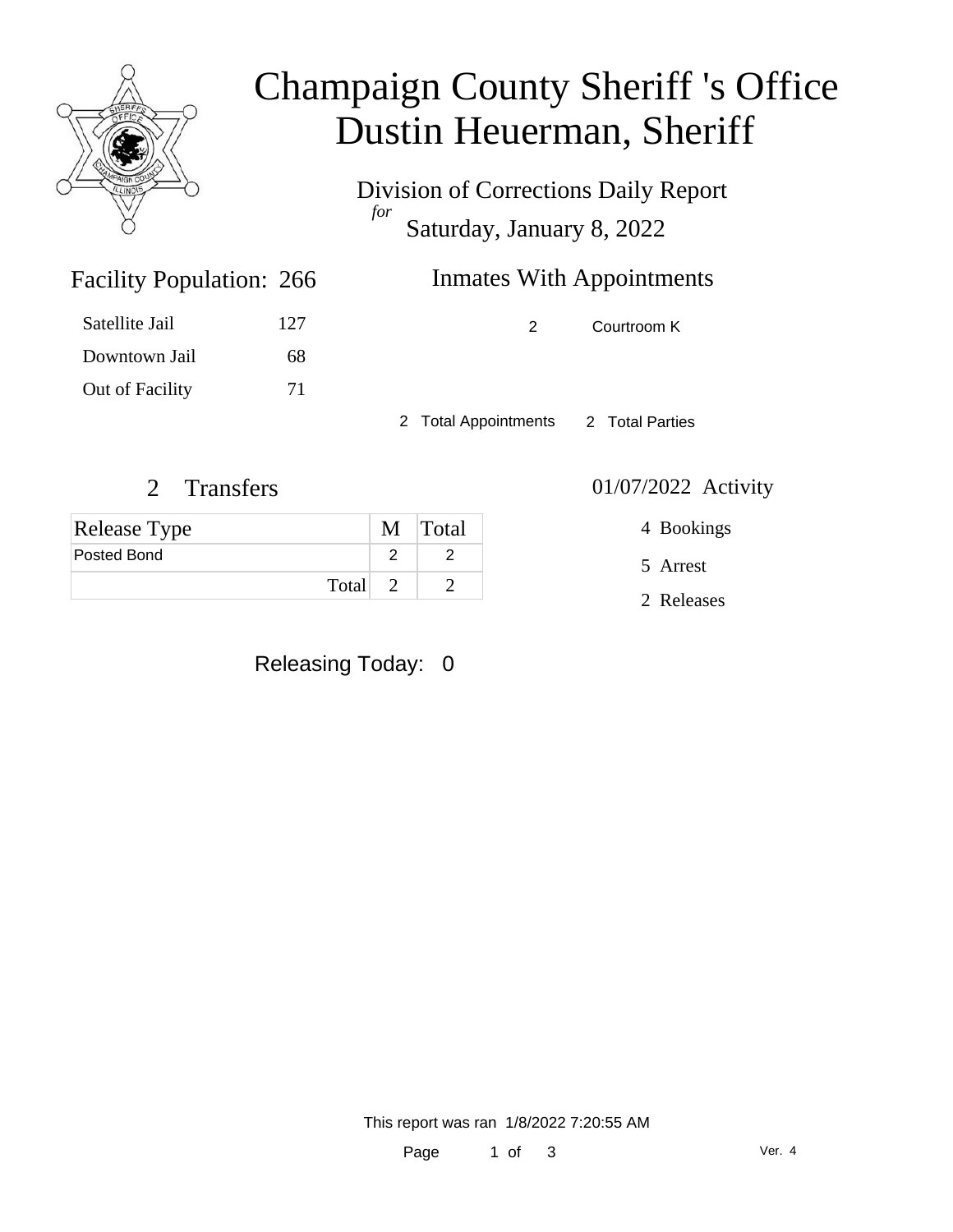

## Champaign County Sheriff 's Office Dustin Heuerman, Sheriff

Division of Corrections Daily Report *for* Saturday, January 8, 2022

#### Custody Status Count

- Electronic Home Dentention 12
	- Felony Arraignment 3
	- Felony Pre-Sentence 8
		- Felony Pre-Trial 204
	- Felony Pre-Trial DUI 3
	- Felony Sentenced CCSO 2
	- Felony Sentenced IDOC 17
		- Hold Other 3
	- Misdemeanor Arraignment 1
		- Misdemeanor Pre-Trial 3
- Misdemeanor Sentenced CCSO 3
	- Petition to Revoke 2
	- Remanded to DHS 3
	- Traffic Sentenced CCSO 2
		- Total 266

This report was ran 1/8/2022 7:20:55 AM